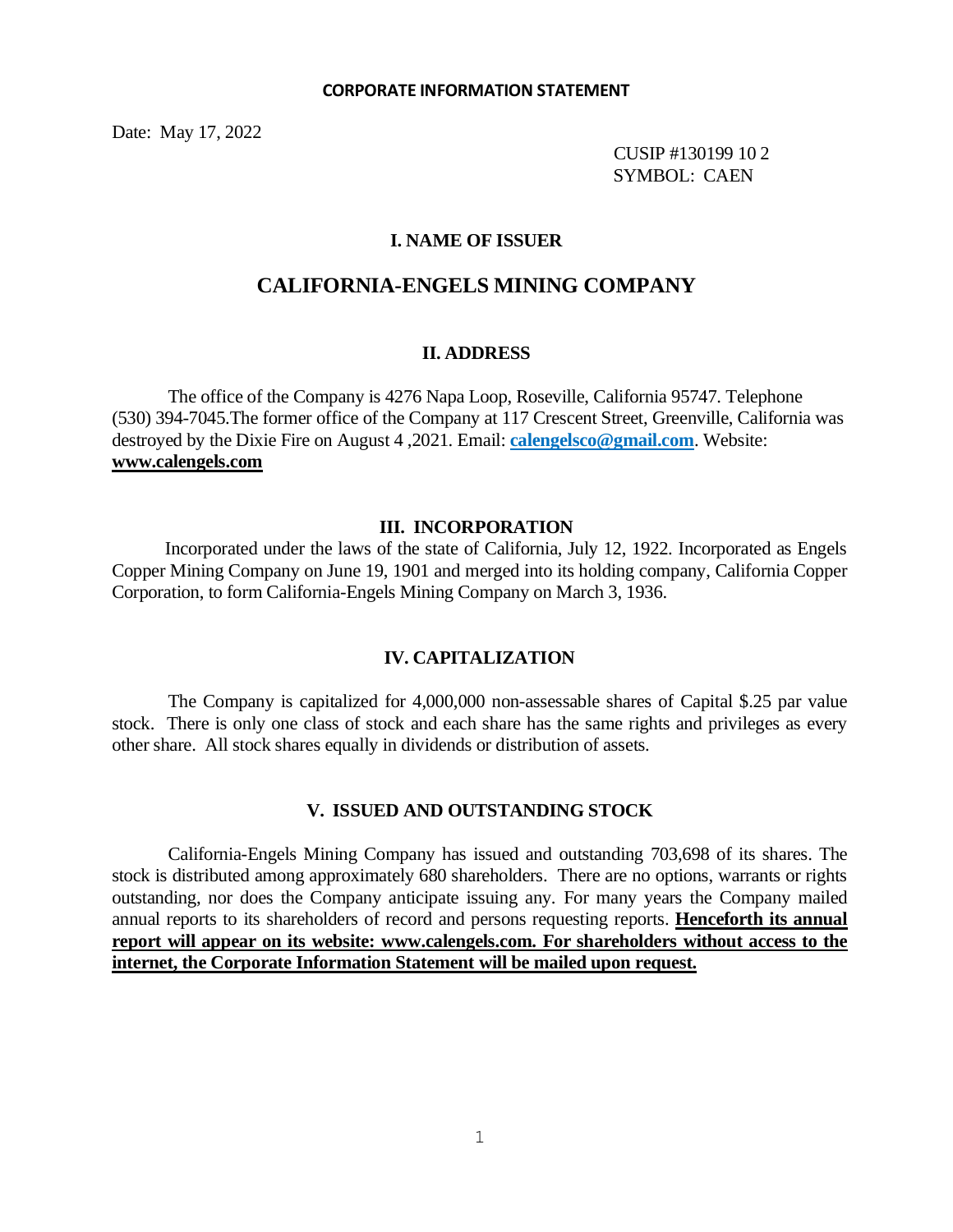#### **VI. TRANSFER AGENT**

The transfer agent for the Company is Securities Registrar and Transfer Corporation with office at 4276 Napa Loop, Roseville, California 95747. Telephone (530) 394-7045 Email: **[srtcorp117@gmail.com](mailto:srtcorp117@gmail.com)**. The transfer agent has a supply of certificates on hand and will transfer shares upon request and keep a registry of them. The Company charges \$50.00 per certificate for such services. The transfer agent registered as such on December 1, 1975, under the requirements of the Securities Reform Act of 1975.

#### **VII. NATURE OF ISSUER'S BUSINESS**

The Company is the lessor of its Engels and Superior copper mines in the Lights Creek Mining District, Plumas County, California. Historically the mines operated from 1914 to 1930 producing 160,170,000 pounds of copper from 4,700,000 tons grading 2.5% copper. The mines were closed by the Great Depression of the 1930's. It was often the largest copper producer in California during the 1920's. In that sixteen years the Company built the 400 tons-per-day Engels Mill, the first all flotation mill for copper in the United States. Also completed were the 1,000 ton-per-day Superior Mill, the Engelmine company town and the 20 mile long Indian Valley Railroad to connect with the Western Pacific Railroad at Paxton. This allowed the Company to ship copper concentrates by rail to the smelter at Garfield, Utah. During that period the Company was a substantial employer in Plumas County, supported the local economy and paid dividends to its shareholders. Today the property consists of 36 patented lode mining claims totaling 736 acres and 339.24 acres of fee lands and the certified Engelmine Forest tree farm. The Company also has a Plumas Copper Belt mining library. From 1964 to 1993 the Company leased its property to Placer Development Ltd., Vancouver, Canada. Placer was a major worldwide mining company. Placer's extensive drilling and sampling of underground workings at the Superior Mine developed a substantial copper resource. Beginning in 2006 the Engels and Superior mines have been leased to a series of junior Canadian mineral exploration companies. The first. Sheffield Resources Ltd., Vancouver, Canada, was led by a former Placer geologist. Nevoro Inc., Toronto, Canada acquired Sheffield in 2008. Sheffield/Nevoro drilled 44 HQ holes at the Engels Mine to define high-grade copper mineralization and sampled underground workings at the Superior Mine during 2006-2008. During 2009, Starfield Resources Inc., Toronto, Canada, acquired Nevoro and drilled three holes at the Engels Mine in November 2009. An airborne geophysical survey of the property was conducted in May 2010 and four more holes were drilled at the Engels Mine in June 2010. No mineral exploration was done by the mineral lessee during 2011 and 2012. Effective July 27, 2013, US Copper Corp. formerly Crown Mining Corp., Toronto, Canada, acquired the mining lease from the bankruptcy of Starfield Resources Inc. Crown's consulting mining engineer and consulting geologist completed a Technical Report and Resource Estimate for the Superior Project, Plumas County, California dated November 15, 2013. The mineral resource of the Superior Mine is estimated to be 54 million tons at an average grade of 0.41% copper with 487 million pounds of contained copper. The mineral resource at the Engels Mine is presently estimated to be 2.5 million tons at an average grade of 1.05% copper with 60 million pounds of contained copper. A detailed surface geologic mapping of key areas on the property was completed during the 2014 field season. In 2016 Crown Mining Corp. acquired the Moonlight Valley copper property of Canyon Copper Corp. thus consolidating the 13 square mile Lights Creek Mining District copper properties. During 2017 Crown Mining Corp. retained Tetra Tech Inc. to complete a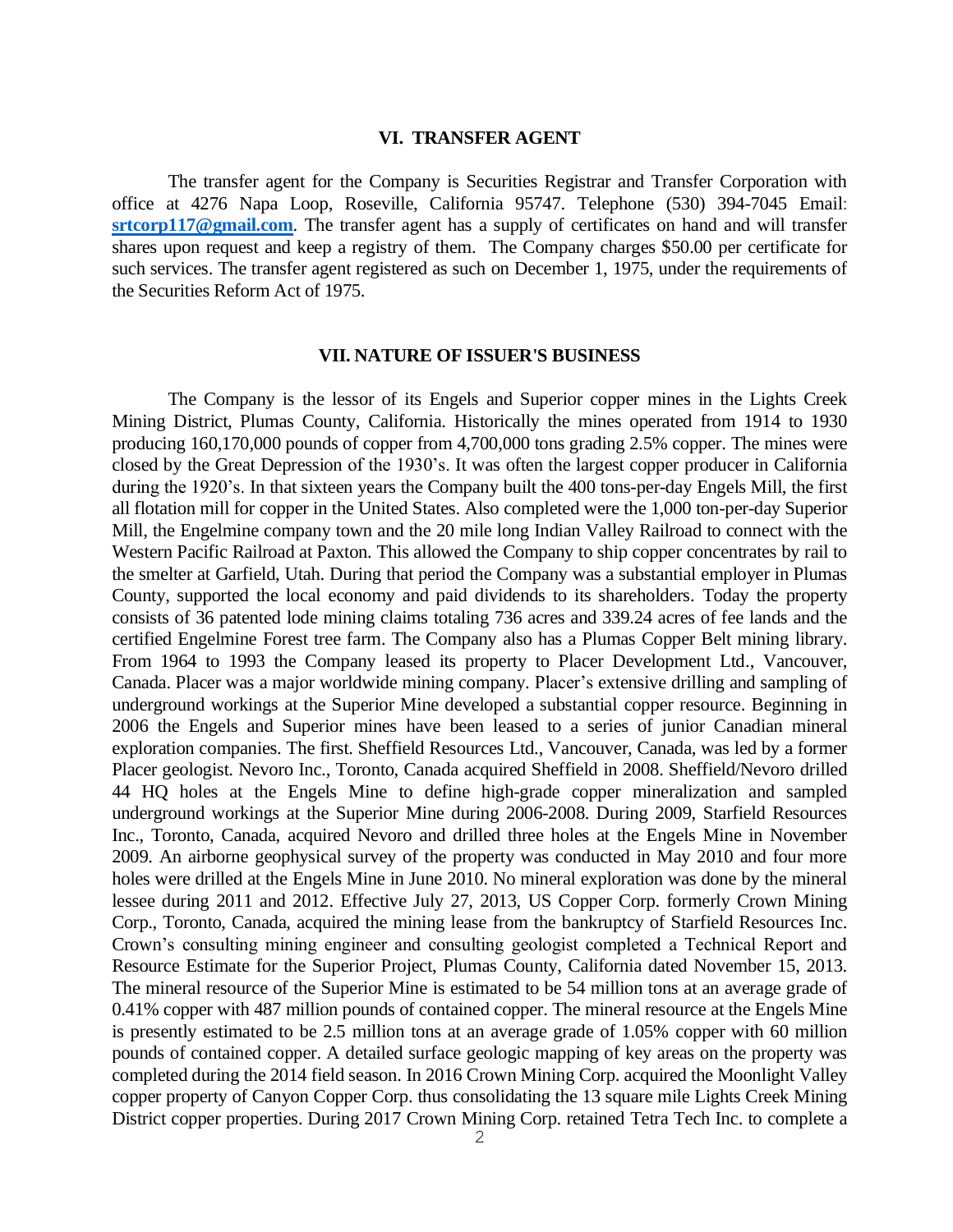Preliminary Economic Assessment (PEA) on its Moonlight-Superior Copper Project. The PEA was completed on April 18, 2018. Crown Mining Corp. changed its name to US Copper Corp. See their Website: **uscoppercorp.com** and their Facebook and Twitter sites for Superior Mine and Engels Mine conformation drilling results and updates. In the past 40 years four Master Thesis have been completed on the Plumas Copper Belt along Lights Creek, three on geology and one on water quality.

The mineral deposits of the Lights Creek Mining District are recognized as the largest known unmined copper resources in California.

The Company plans on filing a contingency lawsuit against Pacific Gas & Electric Company for damage to its property and Engelmine Forest tree farm from the 2021 Dixie Fire.

## **VIII. BOARD OF DIRECTORS**

The officers and directors of the issuer are:

Norman A. Lamb - President and Director

Katherine A. Lamb - Vice-President, Treasurer and Director

M. Blair Ogden - Secretary and Director

Richard C. Poulton - Director

Mr. Lamb is a mining executive and an officer and director of several mineral holding companies.

Mrs. Lamb is a retired regional bank manager and an officer and director of several mineral holding companies.

M. Blair Ogden is a retired attorney and an officer and director of several mineral holding companies.

Richard C. Poulton is a retired business consultant.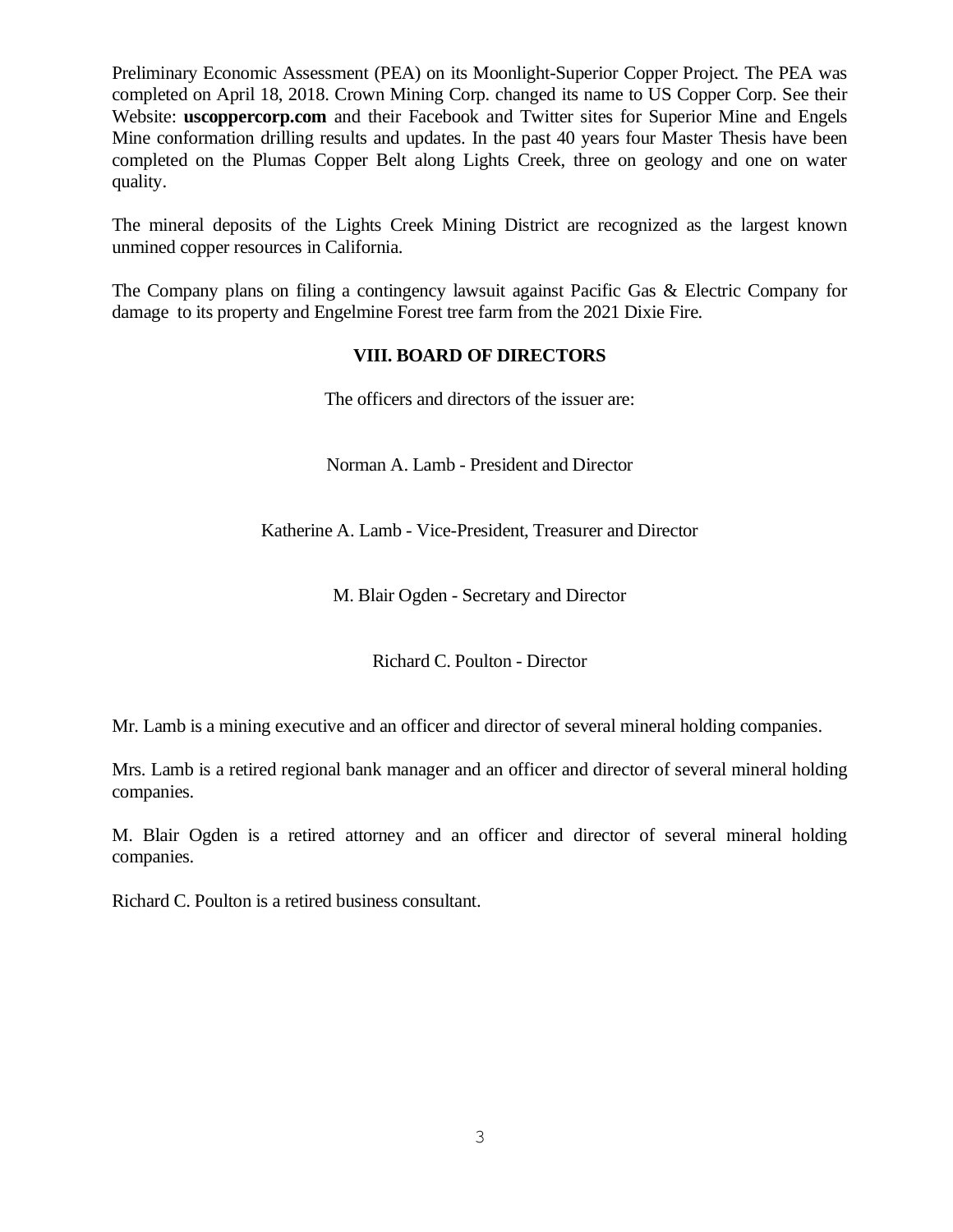| <b>Title of Class</b>                                | <b>Beneficial Owner</b> | <b>Amount and Nature</b>                                                               | <b>Percent</b> |
|------------------------------------------------------|-------------------------|----------------------------------------------------------------------------------------|----------------|
| <b>Capital Stock</b><br>Par Value<br>\$.25 per share | Norman A. Lamb          | 200,897 shares owned<br>of record                                                      | 29%            |
|                                                      |                         | 87,000 shares<br>beneficially owned<br>thru Flowery Gold<br>Mines Company of<br>Nevada | 12%            |
|                                                      | Katherine A. Lamb       | 100 shares owned of<br>record                                                          |                |
|                                                      |                         | 87,000 shares<br>beneficially owned<br>thru Flower Gold<br>Mines Company of<br>Nevada  | 12%            |
|                                                      | M. Blair Ogden          | 87,000 shares<br>beneficially owned<br>thru Flowery Gold<br>Mines Company of<br>Nevada | 12%            |
|                                                      | Richard C. Poulton      | 25,126 shares owned<br>of record                                                       | 4%             |
|                                                      | Lynda M. Poulton        | 25,127 shares owned<br>of record                                                       | 4%             |

## **IX. SECURITIES OWNERSHIP OF OFFICERS, DIRECTORS AND CONTROLLING PERSONS**

## **X. FINANCIAL STATEMENTS**

The financial statements for the years ending December 31, 2021, 2020 and 2019 are attached and made a part of this Corporate Information Statement.

### **XI. BROKER DEALER**

The Company's capital stock is not registered with the Securities and Exchange Commission and the Company does not file reports with the Commission. The Company's Capital stock is not traded on any national securities exchange nor is it quoted on NASDAQ. Therefore, the Company is not subject to the disclosure requirements or corporate governance requirements normally applicable